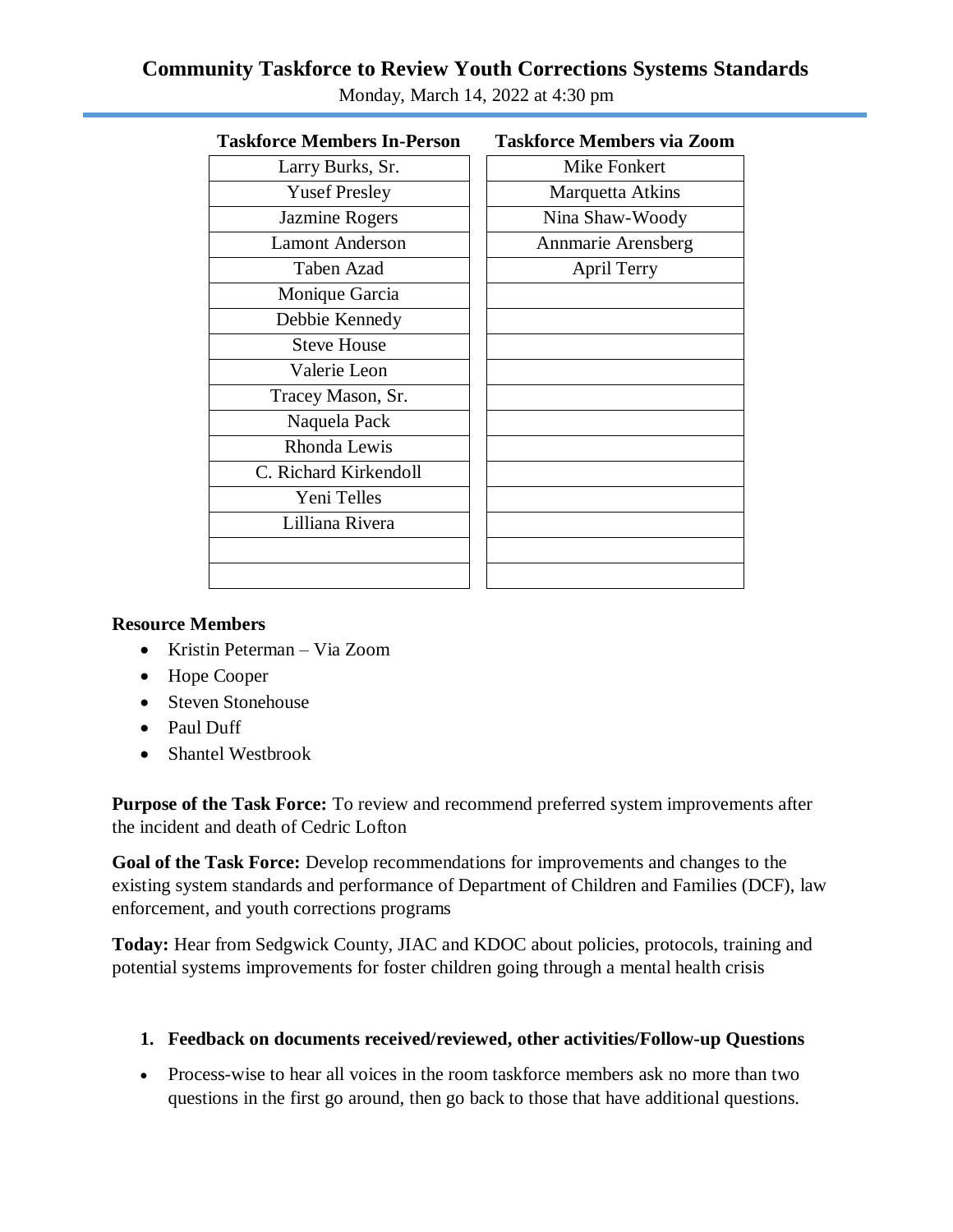A representative from Ascension/St. Joseph will be present at March  $21<sup>st</sup>$  meeting

## **2. Presentations Continued**

**Steve Stonehouse, Deputy Director of Juvenile Programs at Sedgwick County, Jodi Tronsgard, Juvenile Intake and Assessment Center Administrative Manager, Hope Cooper, Deputy Secretary of Kansas Department of Corrections, Eric English, Administrative Coordinator JDF**

- Is there a policy the task force should be looking at specifically to make recommendations regarding restraint or keeping doors open?
- Tronsgard states, JIAC policy 8.810 Use of Force & Restraints recommendation that physical restraints and mechanical restraints shall never be used for purposes of transporting youth by law enforcement
- Mason questions DA's stand your ground justification
- Kennedy asks, what should a family do if a child is told by placing agency that the child cannot return home
- Tronsgard states, when youth is brought to JIAC in DCF custody, if there are no charges, youth would go to Wichita Children's Home for admission. You would ask the question, what was the offense or when did child become an offender and what decisions were made at that point and what were the options
- Tronsgard states, for general intake, if there are charges to be booked the youth will come in for intake and a placement outcome would be determined using the Kansas Detention Assessment Instrument
- Tronsgard states, in this case they would not have scored for detention, so staff would call the case worker and they would be required to come pick up the youth. The youth would not stay at intake
- Tronsgard states, JIAC staff would look at arrest report and use the agency listed to coordinate release and the agency would find placement for youth
- Stonehouse states children in need of care come to JIAC every day, they have an assessment done, and most times they just go back to their foster families or their residential program
- Rogers asks, at what point can staff physically intervene based on the current use of force policy
- Tronsgard states use of force policy justifications:
	- IIAC does not use force to protect property
- Rogers asks, in Managing Aggressive Behaviors (MAB), what kind of verbal interventions are used
	- Response: English states building a rapport with the youth is incorporated in the technique
- Tronsgard states, video shows staff talking to Lofton and using body positioning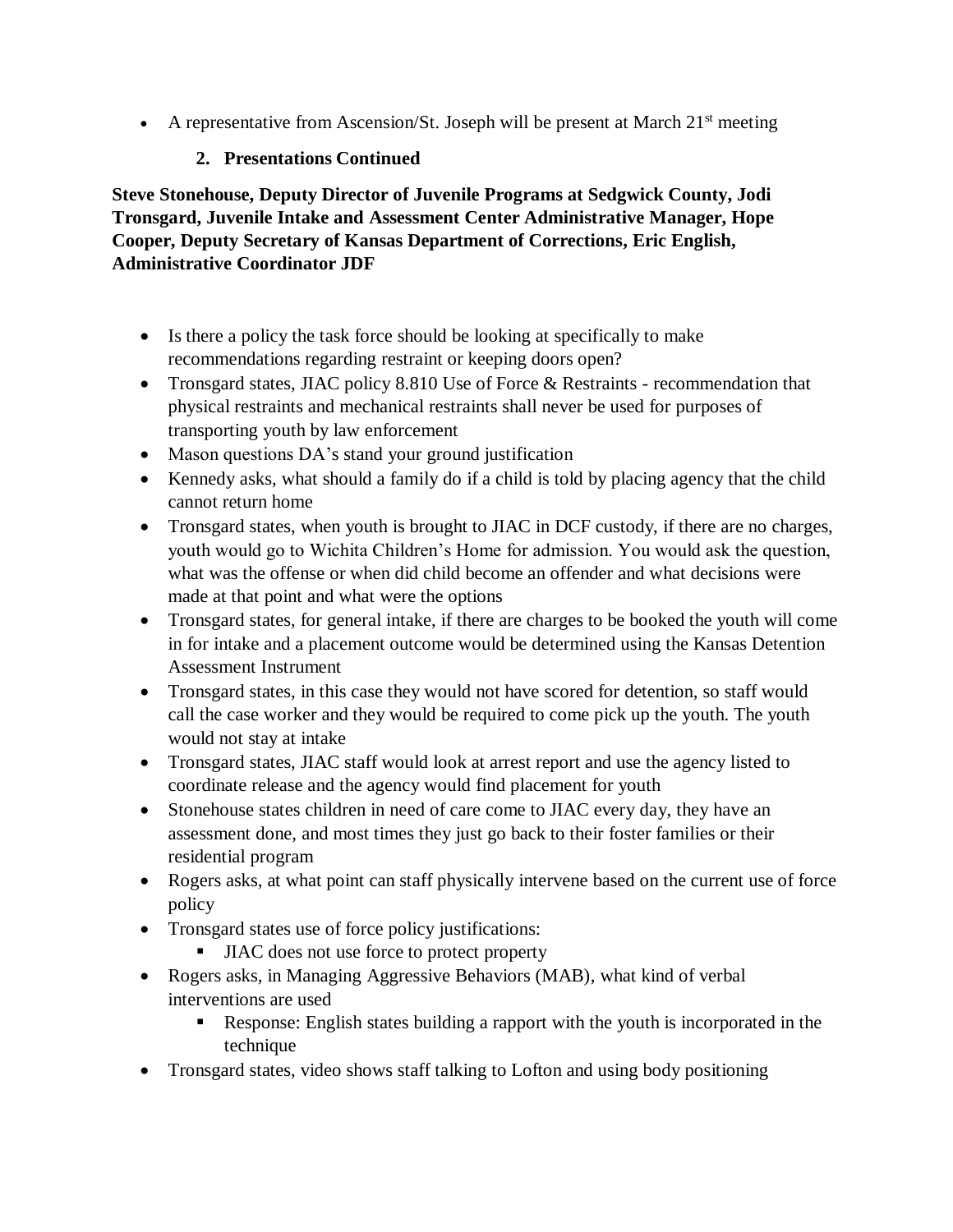- Garcia asks about standardization of training is there a standardized training that JIAC/WPD/Sherriff's Department all take for continuity and consistency
	- Stonehouse states there is not, entities are invited to CIT training
	- Garcia suggests that they have continuity and consistency in language and training
- Pressley asks, why didn't St. Francis make other arrangements versus WPD coming out to the property to pick Lofton up
	- Follow-up question: Why didn't St. Francis make arrangements to give Lofton respite
	- **Peterman responds that DCF will try to gather more specifics and share what they** can
- Atkins asks a question regarding timing what is the turnaround time when a call is made from JIAC to the Children's home or St. Francis to pick up the child. How do we change policy so we do not harm or hurt a child, e.g., sitting on a child for 30 minutes
- Stonehouse refers to handout recommendations, which are policy improvements that include
	- how long someone can be in restraints
	- when to close the door
	- audio and video
- Stonehouse refers to ideas staff have considered that are not currently policy
	- having an independent person not involved in restraining youth watching the time and checking on restrained youth
	- Having 24-hour medical present at every single restraint
	- Limiting the time someone can be in the prone position to three minutes or less
- Stonehouse mentions the staffing and budget considerations for suggested policy improvements
- Shaw-Woody asks, do we know if St. Francis ON-CALL was notified
	- Shaw-Woody states St. Francis has ON-CALL services, so if something happens or a foster parent has problems with a kid they're supposed to be able to contact an on-call worker.
	- Was that worker notified on the night in question
- According to body-cam footage from that night, task force member states that nearest oncall worker was in Junction City, approximately 2.5-3 hours away
- Shaw-Woody asks, what policies were violated or what buck was passed
- Facilitator states all questions will be put in an email for DCF so task force can get clarity in this particular instance on if there is a specific policy that drives how the interactions should have played out or if it played out in the way the policy is designed
- Fonkert recommends no restraint method that compresses the chest in any way and to limit the time in the prone position
- Stonehouse states, the prone position should be for transition only, e.g.,
	- transition to cuff and sitting
	- **transition to sides**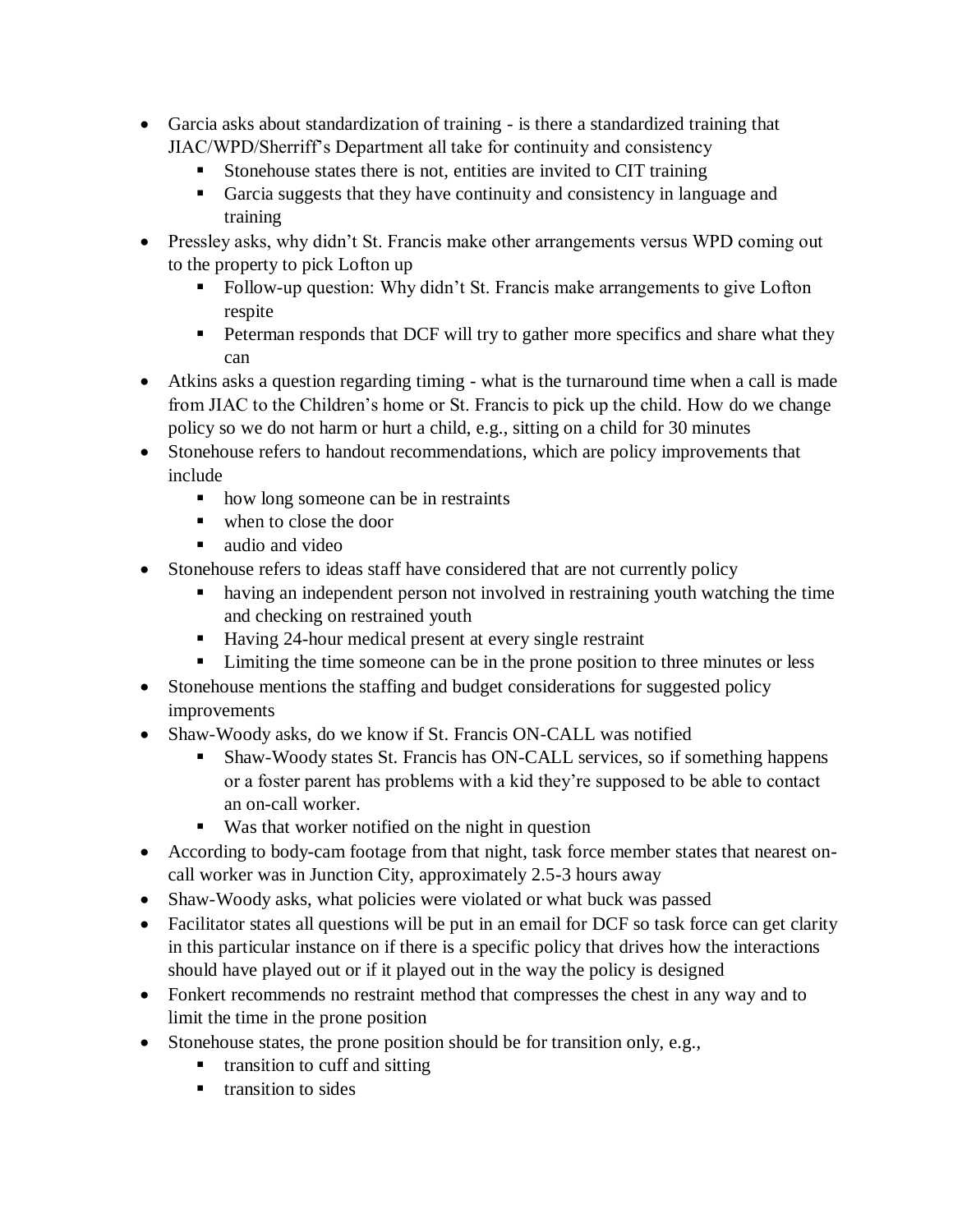- **transition to standing up**
- It is never meant to be a prolonged amount of time in the prone position
- DCF licensing regulations for detention and residential facilities states that a kid can be restrained for 30 minutes
- Telles asks, what policy was followed related to bringing CJ into the room and escalating rather than deescalating the situation
- Stonehouse states, use of restraints policy 8.810 was used by staff
- Burks asks how diverse JDF staff is
- Stonehouse states, about 35% African American and Hispanic, hiring practices for last couple of years received in handouts
- Rogers asks, what does effective communication between agencies look like when transferring custody
- Tronsgard states, the official piece that would guide that interaction would be a memorandum of understanding between WPD and JIAC to guide the process of transferring custody from one agency to another and requiring full and open communication on the medical and mental state
- Tronsgard states, the decision for an officer to release a youth into JIAC physical custody requires medical criteria for admissions information to be accurate and signing the form attesting that the information provided is true and correct will need to happen
- Lewis requests a timeline that shows the breakdown between DCF and the foster family and the breakdown with JIAC
- Atkins suggests moving to a restorative justice model
	- **Talking to young people instead of talking about them**
	- Recommends meeting with young people that have been touched and impacted by the system
- Presley recommends neutral party with handheld camera and audio record restraint process moving forward
- Rivera asks how many foster kids go through JIAC each year
- Cooper states, in annual report for fiscal year 2021
	- $\blacksquare$  there were 3,449 statewide intakes that were child in need of care
	- $\blacksquare$  in Sedgwick County there were 112
	- 3,908 juvenile offender intakes
	- This is JIAC data only, found in annual report and on website
- Fonkert makes a recommendation around mental health responders ICT1 is not the most cutting-edge response
	- There are a lot of models that have just a medical responder and a mental health practitioner with no law enforcement present
	- That model could also offer a way for community to get involved
	- Cahoots in Eugene, OR is a model to look into; there's also a model in Austin, TX with medic and crisis worker
	- Dr. Lewis asks regarding models, is that something that the state would fund
	- Cooper responds, potentially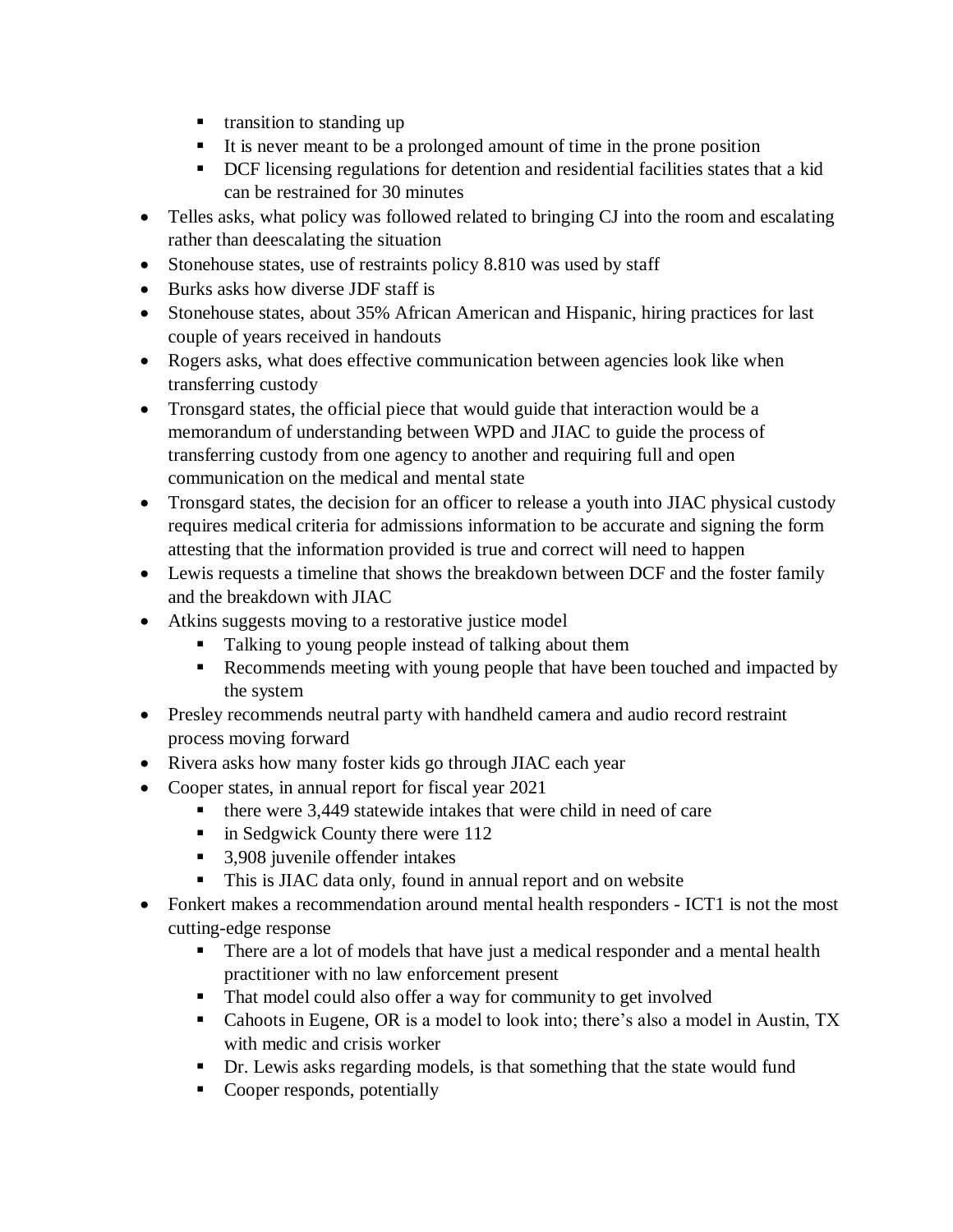- Azad recommends that a plus one or neutral party be added to staffing allocation
- Leon recommends looking at mobile crisis unit in Denver and Aurora, CO
- Kennedy recommends center for community resiliency model from George Washington University
- Cooper states that the juvenile justice oversight committee does have an evidence-based fund subcommittee that looks at what are the recommendations to KDOC and how to spend that money, and there is a mental health line item
- Rogers asks if she can see the Sedgwick County Department of Corrections budget for last year and the upcoming years, as well as the state budget; and if getting a mental health staff member in the current budget without having to go through the RFP process has been explored
	- Cooper states, the state total for intake and assessment services statewide is just under six million dollars: \$5,964,056. The 18<sup>th</sup> judicial district received \$632,165 from KDOC alone
- Stonehouse responds, we have explored it but the block grant funding is flat funding; the county or state would have to order it to make it happen
	- the juvenile corrections advisory board teen justice recommended that the county do fund as a core position

# **3. Recommendations**

- Stonehouse goes over staff recommendations that would change policy enough that they would have to go through county legal and board of county commissioners to be adopted
- Garcia asks, how will we be able to quantify how recommendations will be handled once this is submitted so budget can be considered
	- Facilitators state, once we solidify what recommendations are, we will go back to the subject matter experts for them to give task force estimates on things that will have a budget impact; budget numbers won't necessarily be needed in recommendations – staff can calculate once it is decided if recommendations are adopted
- Pack asks, how will task force ensure oversight and accountability regarding recommendations
	- Facilitator says that will be determined by the task force as far as how they want to proceed after recommendations are submitted
- Kennedy asks if task force recommendations can be forwarded to Governor Kelly's task force for the investigation into the foster care system
- Facilitator states, we've captured about 40 recommendations so far, from foster care to JIAC
	- Some recommendations will be collapsed into similar aspects
	- In materials, there's a list the task force has from 2020 which lists  $60$ recommendations that were in the statewide report
- Facilitator encourages to consider:
	- what can happen immediately
	- what may have to happen at the next legislative session